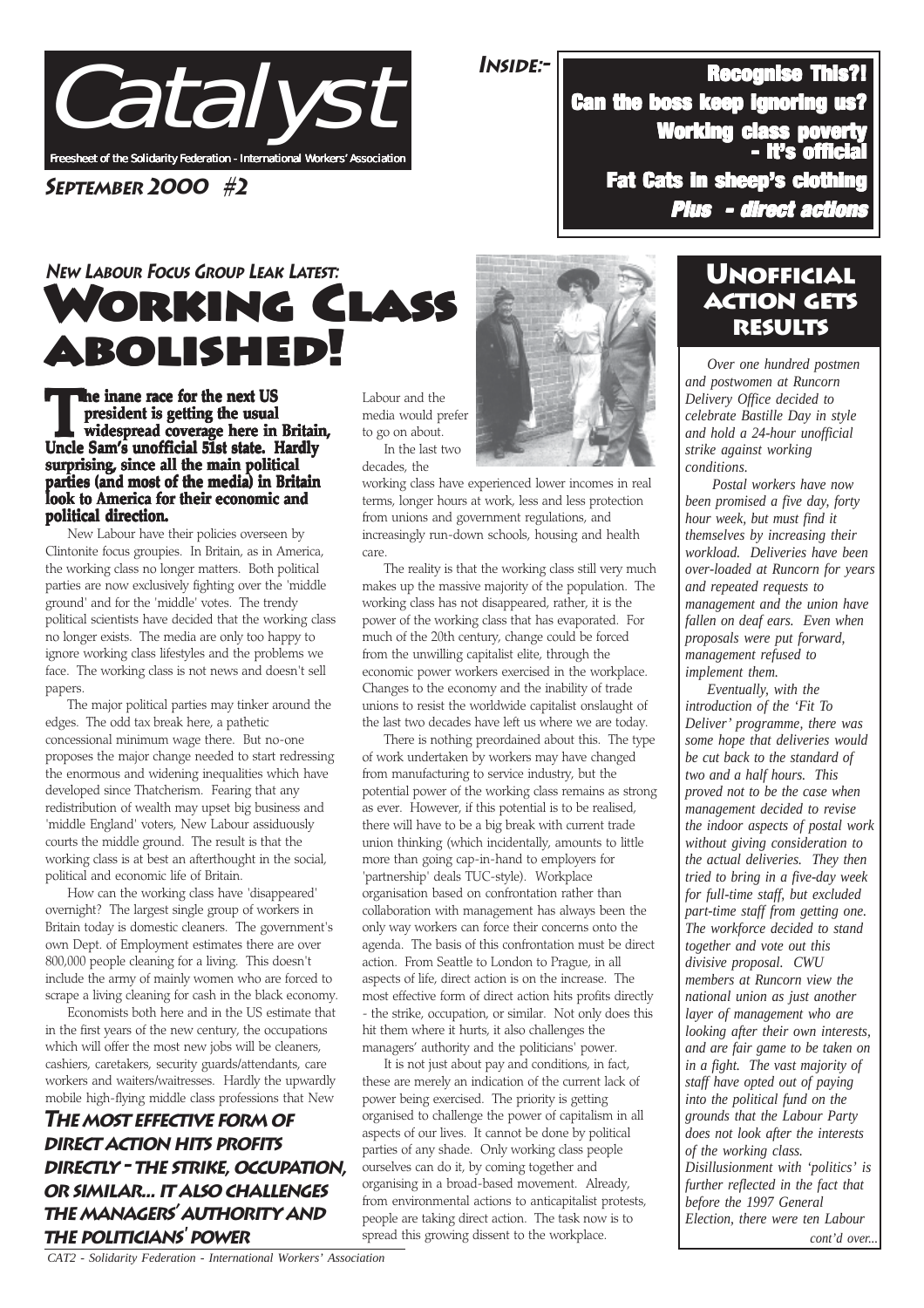*..cont'd from front page... Party members working at Runcorn, and none now. Union meetings held outside working hours are very well attended and, in the past, guest speakers have included Unison members who where suspended by Labour controlled Sefton Council. Over the years, there has been a growing feeling that, to gain any improvement in working conditions staff, must look to themselves and not to the union. The elected local representatives routinely refuse to sign any proposals without calling a meeting for staff to discuss the issues and then holding a vote.*

*On the day of the strike, only two scabs continued working as seventy plus staff stayed on picket duty for most of the morning. A further twenty turned up that night in case management tried to bring mail in. Management have now promised to review overloaded deliveries, look at the lack of catering facilities, which currently consist of an ancient chocolate machine and an unreliable coffee/tea machine, and investigate the lack of car parking facilities.*

*Staff have been working to rule since the middle of June. This involves not starting work before their official start time and breaking off deliveries at 09.30 to return to the office at their official break times. The mood is there to take on both the bosses and the union and it will be a sharp operator who gets anything past the staff at Runcorn Delivery Office. Mind you, this will never stop them trying - as Catalyst goes to press, there are signs the management are already trying to go back on the agreements which came out of the strike.*

#### Do you work in the postal service or communications industry? Do you want a fair deal for

all workers? To join a network of likeminded communication workers, or simply find out more, contact Communication Workers' Network; CWN-SF, PO Box 29 SWPDO, Manchester M15 5HW

# RECOGNISE THIS?

**'Automatic' union recognition is here at last. But all the signs are it is far from automatic'.**

#### **The much-heralded legislation giving<br>
unions the right to force employers to<br>
negotiate over hours and conditions<br>
is now in force. But, as so often is the case unions the right to force employers to is now in force. But, as so often is the case with New Labour, it doesn't add up to much.**

The legislation is modelled on US labour laws and has not prevented union membership plummeting to below 18% of the workforce. To make sure it stays that way, bosses in the UK have been learning from US 'experts' on how to confront workers to keep unions out of the workplace. UK legal firm Eversheds has been prompted to put on a nationwide roadshow tour, aimed at providing precisely this advice to employers. Meanwhile, PTI Labour Research, an anti-trade union US consultancy firm, have stated that they have held meetings with a number of legal firms interested in union busting work.

The legislation itself is complex and places a number of hurdles that must be overcome before union recognition can be granted. Firms that employ less than 21 workers are excluded from the act. Such small companies are often the most exploitative in terms of pay, conditions and safety. For larger firms, even when a clear majority of the workforce are union members, a ballot must take place. For automatic recognition, the result must be a clare majority in favour, with at least 40% of all those entitled to vote backing union recognition (-if political elections were undertaken on this basis, Labour would have failed at the last election, despite their huge 'majority'!) If the employers then refuse to accept automatic union recognition,

## **It's Official; poor means skint**

A recent government report into poverty paints a depressing picture of inequality in Britain.

The Acheson Report on Health Inequality, set up by New Labour, found that working class people die younger, and suffer more from lung cancer, coronary heart disease, strokes, and suicides than the rich. They also suffer more house vandalism, and their children are less well-fed, despite the fact that their mothers often go without. Children are less likely to have any form of pre-school education, and have less access to child care. Not surprisingly, after this start in life, they do less well at school. The list goes on…

The report shed light on the cause of this poverty. Lack of money. While this is blindingly obvious to anyone reading this, it is not apparently obvious to politicians. They keep harping on about how throwing money at the problem will not solve it. New Labour's approach is that those in poverty should help themselves to their New Deals and whatever else is 'on offer'. The report recommended raising benefits by 25%, and a massive low-cost housing re-building programme, as a first step to reducing poverty. Ultimately, the report argued that poverty can only be overcome by reducing the gross and growing inequality that exists in British society.

The report is now, we presume, gathering dust somewhere. New Labour certainly have no plans to implement it.

then the Central Arbitration Committee (CAC) can (and theoretically should) impose collective bargaining methods on them.

The government hopes that unions and employers will reach agreements prior to the involvement of the CAC. Even when the CAC is involved, time is allocated at each stage of the process to encourage early CAC-assisted agreement. In most cases, the likely outcome is that union leaders and management will reach a deal over the heads of the workers themselves, with very little worker involvement.

This need not happen. The act can be used as a cover for establishing the framework for effective future workplace organisation. The process of recruitment and the meeting allowed under the Act in the run-up to the ballot can be used to establish the democratic principles of a new type of union organisation - one run by the workers and not the union leaders. In order to do so, it is crucial that workers keep control of the recognition process, especially the size and the nature of the bargaining unit.

The Act gives considerable scope as to what form the bargaining unit can take. It has only to consist of a definable group, for example, it can consist of all hourly paid workers, or those in certain grades or departments. Workers should collectively restrict the bargaining unit to those who are interested in union organisation based on worker participation. Setting up for direct democracy at the start will prevent union organisation being made up of an apathetic paper membership in the future.

## **Floplast bosses show their true colours**

Management at Floplast in Bobbing, Kent responded to moves by the workforce to get recognition under the 50% rule by promptly sacking 6 people. Since the new legislation came into force, employers in Britain have been employing law firms to get advice on union busting and intimidating workers. If Floplast get away with it, other bosses will follow suit. So, send support/solidarity and get action details;

#### Floplast Workers C/O GPMU Kent Branch, 155 London Rd, Sittingbourne, Kent ME10 1PA Telephone: 01795 423 993 Fax: 01795 471 791 Email: <u>dannym@gpmukent.demon.co.uk</u>.<br>Also, let Floplast Operations manager Derek Bartrip know what you think - Fax him on 01795 431 188.



 *CAT2 - Solidarity Federation - International Workers' Association*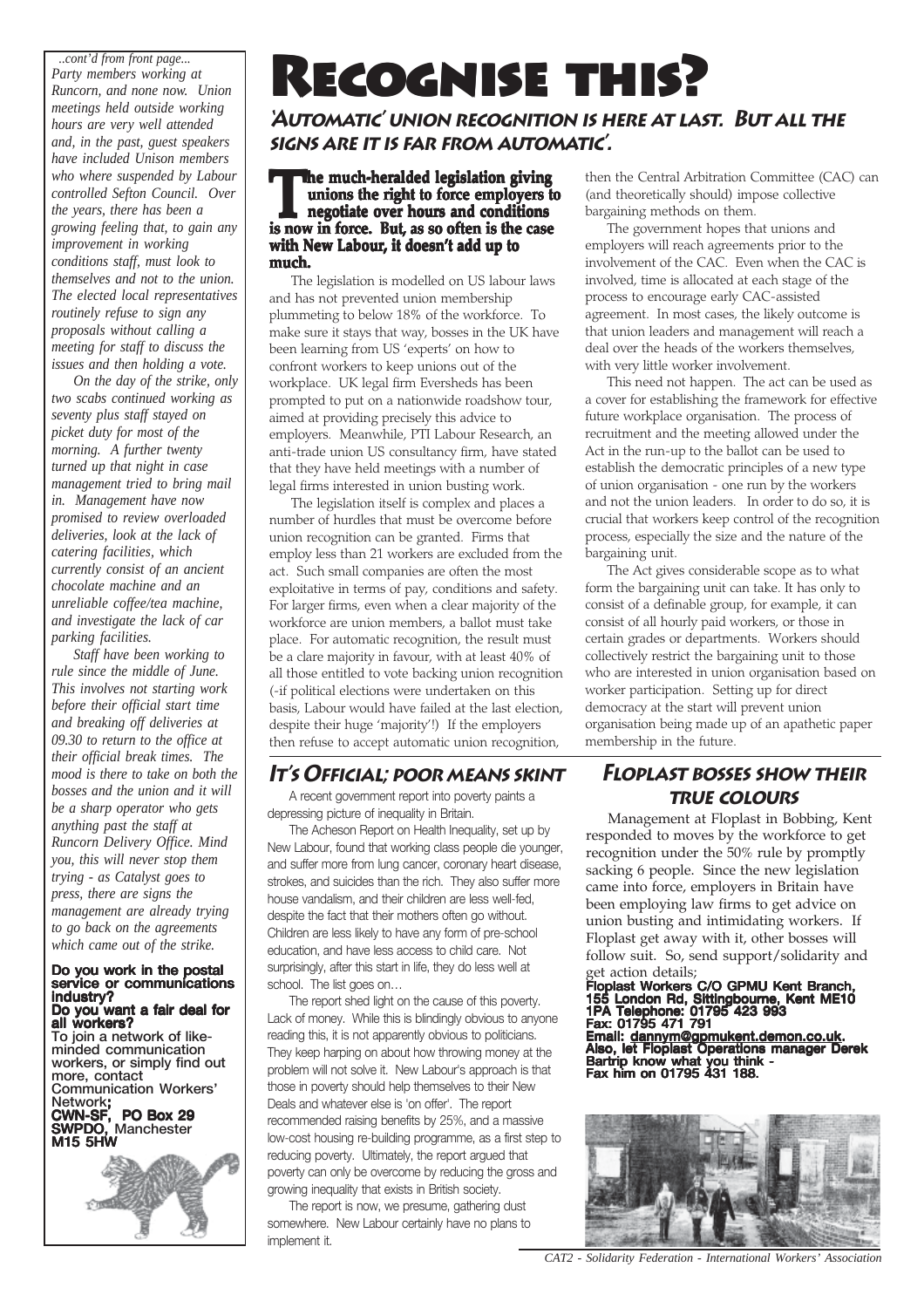# PROBLEMS AT WORK No.1

# Can the boss keep ignoring us?

*I work in a textile factory that employs around 30 workers. We have complained to management about low temperatures, the lack of heating and poor ventilation but they ignore us and have threatened to victimise some workers. Some of us are members of a union, but there is no recognition. What are our options?*

Whether you are in a recognised union or not, the first step for dealing with a health and safety issue is to establish what the problem is and how it is affecting workers. The best way to do this is for as many workers as possible to meet together to talk about the problems. The boss may immediately try and victimise any workers involved. Decide what, where and how to meet to get organised. Consider what contact you want with the union, if any.

In law, you are protected from dismissal for Health and Safety issues. But this can be difficult to prove in an industrial tribunal (and will realistically only get you financial compensation, and not get you your job back). So your only real protection is for workers to all stick together in what you agree to do. Also, document everything for use in a future tribunal, if necessary.

If workers lack confidence to get together, you could sort out some relevant health and safety information, with some suggestions about actions workers could take, and circulate a few copies anonymously (the Solidarity Federation's new pamphlet "Health and Safety at Work"has info. to help with this - available from *Catalyst* for £1.50). This will probably get people talking. Once the first few people are interested, others may get a bit more confidence to come forward and speak up. And then you can start looking at what action you can take.

Health and safety information

can also be documented through questionnaire, inspection, or "unofficial" documentation by means of a diary or record book, depending on your situation. You can get model questionnaires or suggested checklists for inspections from most unions. Your own union (I would guess you are in the Transport and General Workers Union) will have information on this, plus staff who can advise on health and safety issues. Or you can devise your own. Inspections don't have to be just going round ticking a clipboard - they could involve simply taking statements from workers about a particular problem, and how it is affecting them.

The next step is to find out what your boss should be doing about it. The Labour Research Department (78 Blackfriars Road, London SE1 8HF; tel: 020 7928 3649) is a vital source of information. They produce a monthly magazine and regular pamphlets on health and safety, etc. They also have a list of local resources/hazard centres up and down the country. Your local SolFed group can also help (contact *Catalyst* or write to SF, PO Box 1681, London N8 7DN).

It's workers that are the experts about what is unsafe or unhealthy, and we can collectively force the boss to implement health and safety improvements - by wellchosen direct action.

**Write to catalyst for a full & frank answer to a problem at work. Or contact the ansaphone helpline for advice - 0161 232 7889 Plus:**

**-Feel free to send your snippets, news and views to Catalyst -Write to make contact with others in your type of work, and for details of doing local actions with like-minded people Catalyst, SF, PO Box 29, SW PDO, Manchester M15 5HW.**



#### **Casualisation Kills**

*Simon Jones was killed in April 1998 as a casual worker at Shoreham dock. A student, he was forced to take the job after threats from the dole, and was decapitated within hours of starting work. He had received no training, nor had the employment agency who hired him checked that the job was safe - as required by health and safety law. The Simon Jones Memorial Campaign is fighting against such injustices happening again in the future. See www.simonjones.org.uk. Stickers, posters and a campaign video are available for a donation; cheques should be sent to Simon Jones Memorial Campaign, PO Box 2600, Brighton BN2 2DX.*

#### **Power Threats**

*Scottish Power, Britain's biggest energy group, have withdrawn their threat to axe 450 jobs in the face of threatened strike action. Candle sales have plumetted. D. Rooney, AEEU energy officer commented on the bosses' climbdown: "This is a victory for common sense. We have avoided confrontation and now have an opportunity to work with the company in partnership". Trust the union to snatch defeat from the jaws of victory.*

#### **Cheap labour**

*North Ayrshire Council has a website which proclaims us to "invest in North Ayrshire". Fairly standard stuff, until the bit which boasts that workers in the area get paid a full 12% less than the national average. The low wages are described as one of the key attractions of the area. Especially for businesses looking for cheap labour, apparently. Yes, you guessed, North Ayrshire is a solid Labour Council.*

#### **Women Strike Back**

*Women's groups in Spain are trying to get a book by one of Spain's foremost Muslim leaders banned. In "Women in Islam", by Mohamed Kemal Mostafa, instructions are given as to how men can beat their wives without leaving any external marks. Translations into Arabic and English are planned. Prepare for 8th March 2001 - strike for a world which values all women's work & all women's lives, an end to no pay, low pay & too much work. Called & co-ordinated by the International Wages for Housework Campaign, Crossroads Women's Centre, 230a Kentish Town Road, London NW5 2AB. Website: http://*

*womenstrike8m.server101.com*

#### **Unequal Opps**

*After 30 years of equal pay legislation, pay is anything but equal. The average gap between full-time male and female workers stands at 20%, while that between part-time workers is over 40%. It is the part-time, casual, manual women workers who have been left furthest behind. Worse, the statistics do not take into account the many areas of low-paid work types dominated by women workers. For example, cleaners are the lowest paid workers in Britain, and they are mainly women.*

 *CAT2 - Solidarity Federation - International Workers' Association*